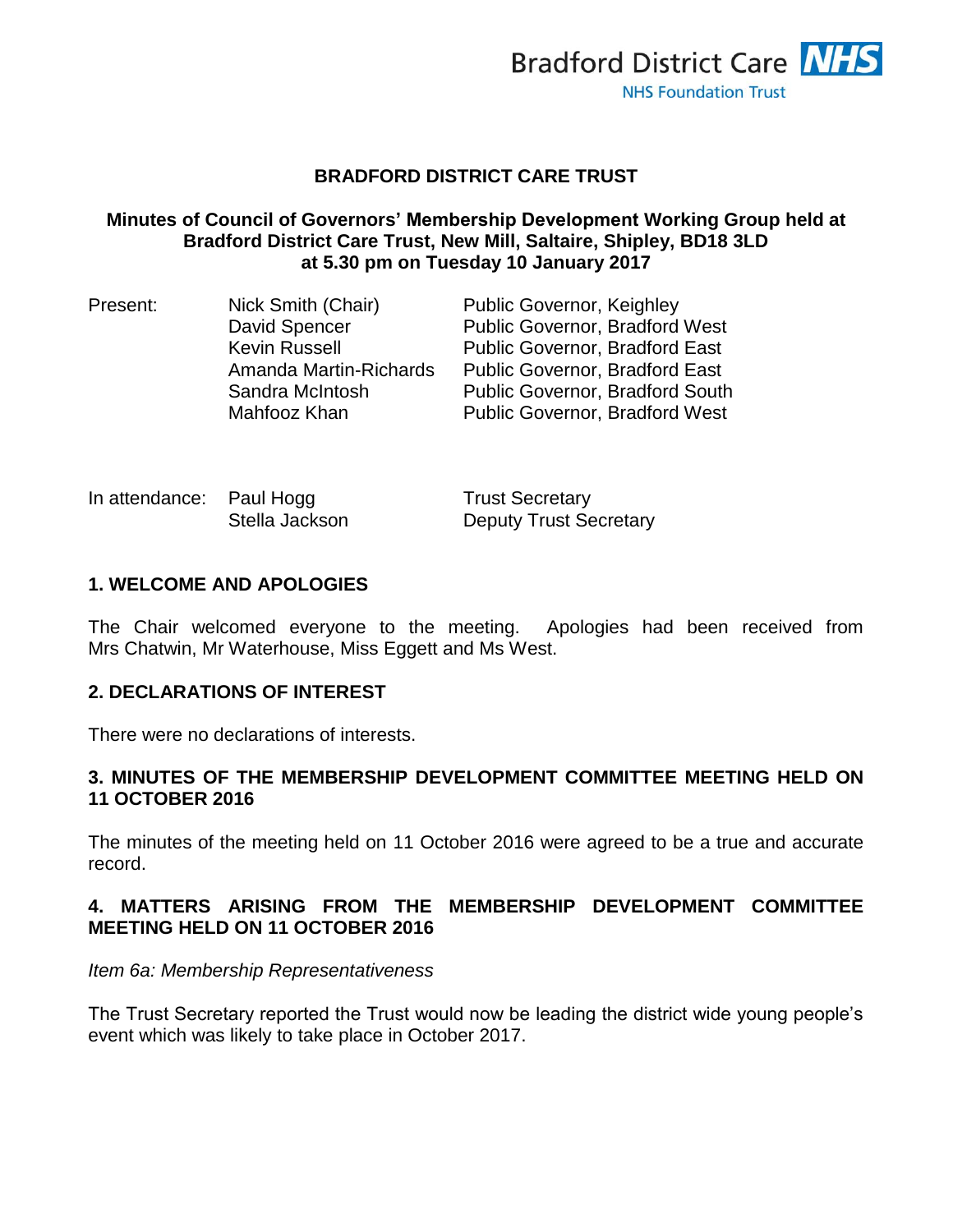### *Item 6d: Feedback from Performance Evaluation Review*

Working Group members were reminded that Governors had expressed an interest in obtaining feedback about the Trust's services from patients attending Trust clinics. A questionnaire had been developed and a timetable of clinics had been circulated to all Governors. One Governor had made arrangements to attend the clinics.

Working Group members were encouraged to attend at least one clinic each for an hour or two to obtain feedback about the services. **Action: Working Group members to inform Katie Watmough should they wish to attend the clinics.** Mrs Jackson reported she would brief individual Governors ahead of the visits to ensure they were clear about their role and that they had the relevant survey and membership documents.

Working Group members also discussed the importance of meeting up with fellow Governors from the same constituency.

#### Actions

- 11/10/16: Matters Arising from the Membership Development Committee Meeting Held on 4 May 2016 – Mrs Jackson had emailed Mr Waterhouse to determine whether Staff Governors had had a discussion about more effective ways in which to engage staff. A reply was awaited;
- 11/10/16-6: Monitoring of Actions from the Strategy Mr Smith agreed to speak to Mr Oversby at the Council of Governors meeting in February; and
- 11/10/16-7: Governor-Only Actions Mr Russell hoped to be able to attend youth cafes in the area by the end of January 2017. Mr Russell reported he and the Deputy Trust Secretary had promoted membership at a careers event in November at Bradford University. Over forty people had signed up to become members of the Trust. Mr Russell had also attended a meeting at the Trust earlier in the day where opportunities to join up young people work across the Trust had been explored.

# **5. GOVERNOR PERFORMANCE EVALUATION TASK AND FINISH GROUP**

The Deputy Trust Secretary introduced the Governor Performance Evaluation Task and Finish Group Action Plan and highlighted those items which had not been completed. The following key points were made:

- Governor Task and Finish groups were likely to be identified through discussions at Council of Governor meetings, with the Chairman or at Governor-only meetings;
- A number of Governors would be attending the social media training course on 16 January, following which they were more likely to start using social media to promote their role/work;
- Governors had an opportunity to influence the content of the Council of Governor meeting agenda either when considering the work programme at the Council of Governor meeting, at the Governor-only meeting or directly through the Membership office; and
- Governors were likely to receive information about the key messages to communicate to the membership at Council of Governor meetings.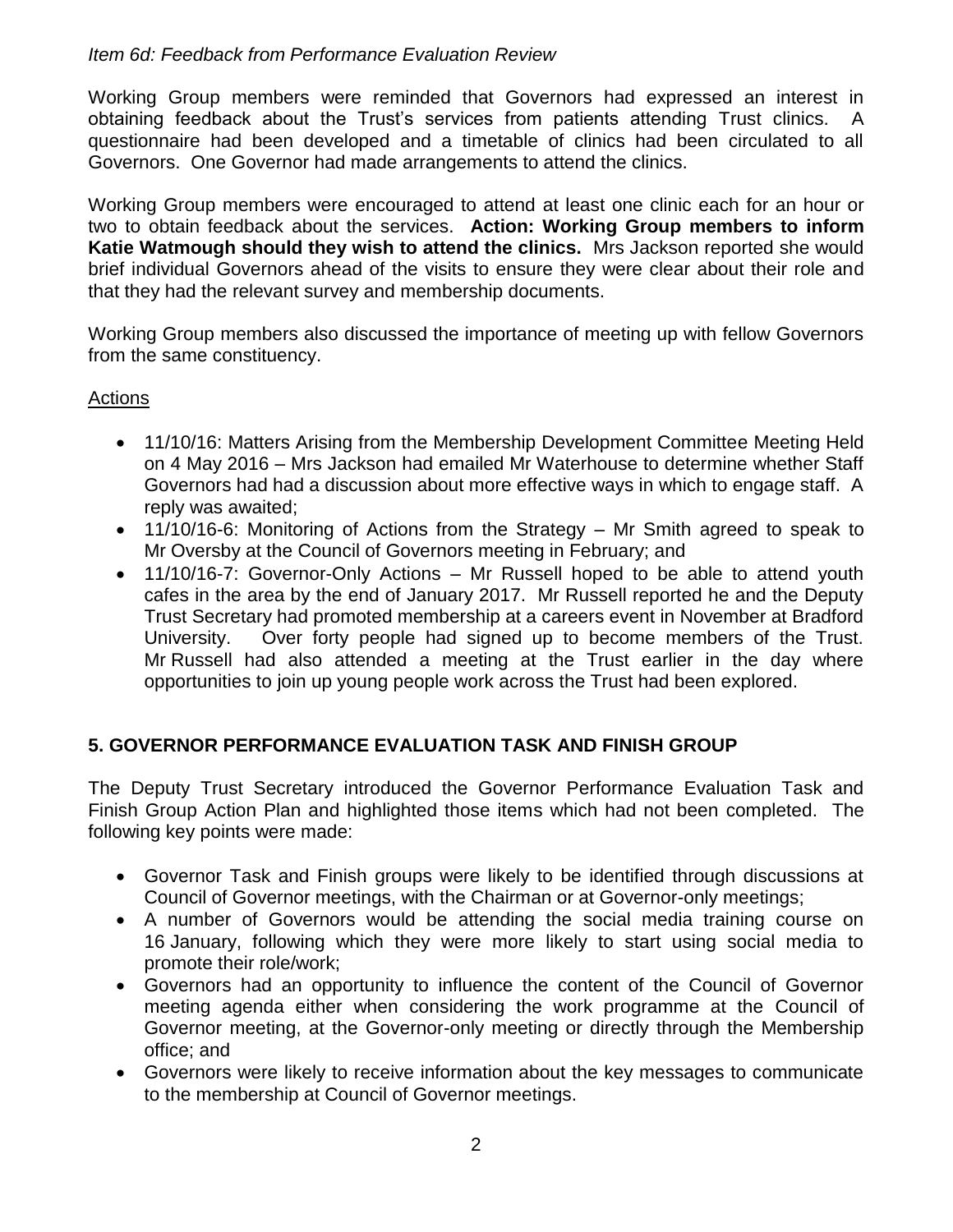**Working Group members noted the update.**

# **6. MEMBERSHIP STRATEGY**

# **6a: Monitoring Actions from the Strategy Action Plan**

The Deputy Trust Secretary referred to the Governor actions arising from the Membership Strategy Action Plan. This contained evidence of actions undertaken and details of actions still to be completed by Governors. During ensuing discussion, the following key points were highlighted in relation to the strategy objectives:

- Membership recruitment had taken place at the Bradford University Careers event and would take place at the Craven College Wellbeing event. **Action: Deputy Trust Secretary to record this evidence within the action plan;**
- Mr Smith would discuss with Mr Oversby potential opportunities to engage young members in the Barnardo's Young Person's forum; and
- A number of actions yet to be completed related to the engagement of members by Governors. Consequently, the Chair had invited Governors to attend a group discussion to share best practice and learning from those that were engaging and to consider how Public Governors might more effectively engage the membership and the public. **Action: Deputy Trust Secretary to brief Working Group members about the outcomes from the meetings with the Chair.**

# **Working Group members noted the update.**

# **7. Date and Time of Future Meetings**

Future meetings would take place on the following dates:

- $\bullet$  5.30pm on Wednesday  $8<sup>th</sup>$  March 2017
- $\bullet$  5.30pm on Tuesday 13<sup>th</sup> June 2017
- 5.30pm on Tuesday 3<sup>rd</sup> October 2017

# **8. ANY OTHER BUSINESS**

# *Membership Development Working Group Meeting, 8 March 2017*

The Deputy Trust Secretary invited Working Group members to identify agenda items for the March 2017 meeting. It was agreed that the following items would be discussed:

- Actions to be completed from the Governor Only Performance Evaluation Review action plan and the Membership Strategy action plan;
- District-wide young people's event.

There were no other items of business and the meeting concluded at 7.15 pm.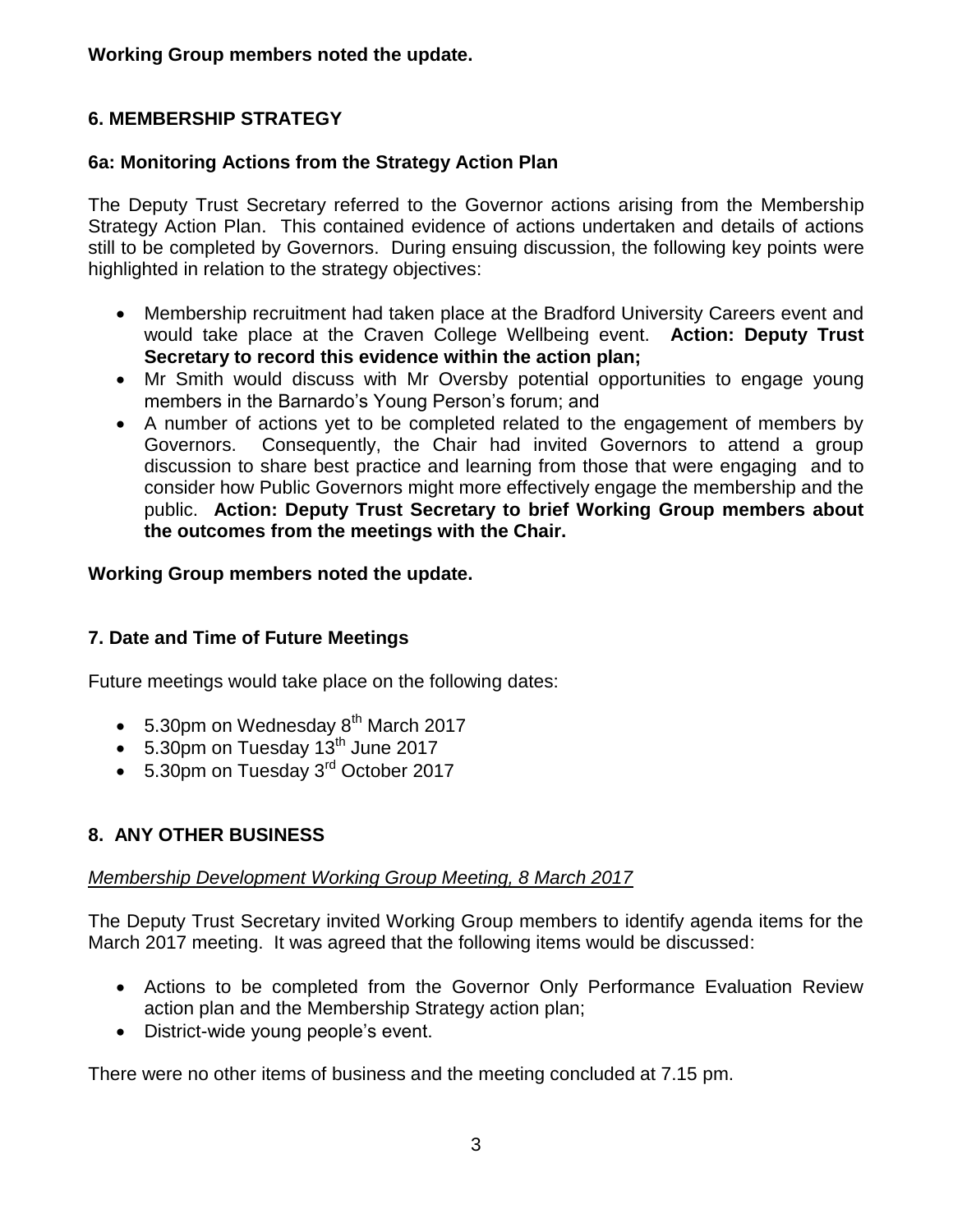# **COUNCIL OF GOVERNORS' MEMBERSHIP DEVELOPMENT COMMITTEE MEETING 10 JANUARY 2017**

# **ACTIONS**

| <b>Ref No</b>  | Actions requested                                                                                                                                                                      | Timescale        | Progress                                                                         |
|----------------|----------------------------------------------------------------------------------------------------------------------------------------------------------------------------------------|------------------|----------------------------------------------------------------------------------|
| $11/10/16 - 1$ | <b>Matters Arising from the Membership</b><br>Development Committee Meeting Held on<br>4 May 2016                                                                                      |                  |                                                                                  |
|                | i)<br>Mr Smith, Public Governor to raise an<br>issue, at a future Council of Governor<br>meeting, around WRAP referrals and the<br>numbers being turned away on a weekly<br>basis; and | February<br>2017 |                                                                                  |
|                | ii)<br>Mr Waterhouse to speak to other Staff<br>Governors about effective ways in which to<br>engage staff, in view of a lack of attendance<br>by staff at the Annual Members Meeting. | December<br>2016 | <b>Staff Governors</b><br>giving staff<br>engagement<br>regular<br>consideration |
| 11/10/16-6     | Monitoring of actions from the Strategy                                                                                                                                                |                  |                                                                                  |
|                | Mr Smith, Public Governor to discuss with<br>Mr Oversby further opportunities to engage<br>members in young people work at Barnardo's                                                  | January 2017     | Likely to be<br>February 2017                                                    |
| 11/10/16-7     | <b>Governor-Only Actions</b><br>i)<br>Mr Russell to contact Shipley youth café<br>and other youth groups in the area to<br>obtain feedback and promote<br>membership                   | January 2017     |                                                                                  |
|                | Ms Eggett to forward details of events<br>ii)<br>attended to the office for recording                                                                                                  | January 2017     |                                                                                  |
| $11/10/16 - 8$ | <b>Feedback from Performance Evaluation review</b>                                                                                                                                     |                  |                                                                                  |
|                | $\mathsf{i}$<br>Task and Finish group members to<br>provide an update at the next<br>Membership Working Group meeting.                                                                 | January 2017     | <b>Discussed</b> at<br>the January<br>2017 meeting                               |
| $10/1/17 - 1$  | <b>Feedback from Performance Evaluation Review</b><br><b>Working Group members to advise</b><br>Katie Watmough which clinics they can attend to<br>obtain feedback via a survey.       | January 2017     |                                                                                  |